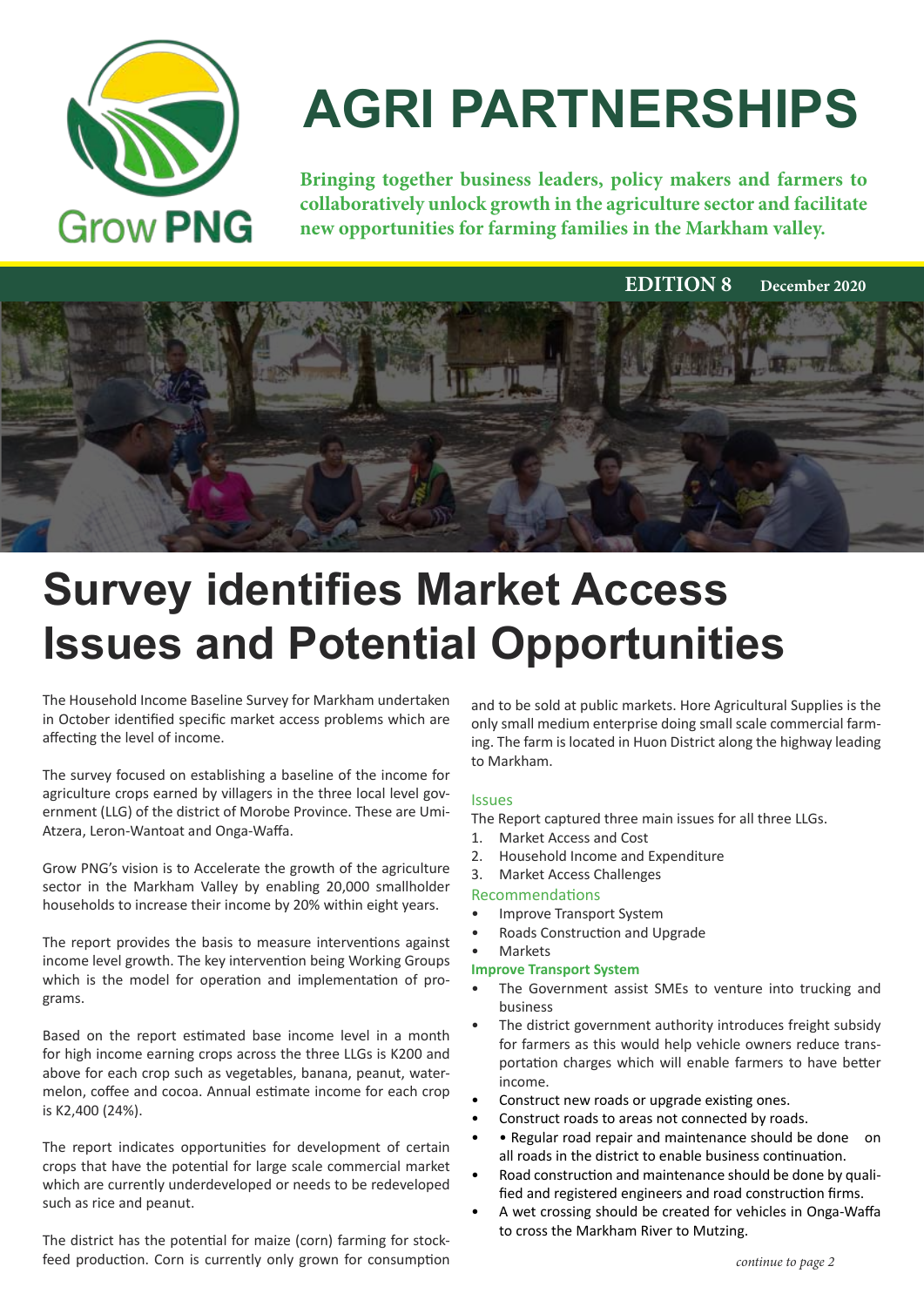### **Market access issues and opportunities**

#### **Markets**

• Build a shelter at Lae main market to cater for Markham farmers who sell their produce under hot sun and rain.

• Coffee and cocoa factories to be built in Markham for downstream processing.

- Markham peanut factory should be re-established to provide
- a steady market for smallholder peanut growers.
- Build new market sheds at Umi market
- Relocate Waterise market to a safe location
- Construct new market for people of Ragizaria, Banabin, Wankun, Marasana and Raginam villages
- Relevant Markham District authority to close the old Mutzing market and ensure all marketing happens at the new market.

• Identify a site along the highlands highway and build a market for people of Onga-Waffa to sell their food.

• Improve market facilities at Leron market including extension of parking area for safe vehicle manoeuvring and to enable smooth flow of traffic in and out of the market area.

#### Survey Objectives

The primary objective of the survey was to appreciate and understand the income level of people involved in agriculture activities in Markham valley. The study also has a concurrent objective of identifying market access problems faced by farmers in Markham. Information derived from this survey would assist Grow PNG in engaging and building partnerships with agribusinesses, farmers, government agencies and other stakeholders to grow the sector in the Markham.

#### Study Design, Data Collection and Analysis

The baseline survey was executed at Umi-Atzera, Onga-Waffa and Leron-Wantoat LLGs in Markham district. Information was collected from farmers in various markets and households in the three LLGs. The nature of the study was basically an openended investigation involving direct personal contacts between respondents and interviewers. It was carried out in selected markets and various villages. The main data collection methods were interviews, focus group discussions, ground observations, transact walks and questionnaire survey. User-friendly statistic software, SPSS was used to process and analyze the data.

The survey was conducted by the Staff and Students Association of PNG University of Technology in Lae. The survey report was received at end of November and in December it was presented to the Onga-Waffa council president and Deputy Governor of Morobe, Willie Simbisi.

#### Agriculture Crops

Markham valley has attracted the attention of the government to invest and convert the valley into an agriculture economic zone in Papua New Guinea.

Smallholder production and marketing of garden produces such as aibika, banana, cucumber and taro is a norm in the farming communities in Umi-Atzera, Onga-Waffa and Leron-Wantoat. Watermelon is produced in Leron-Wantoat and Onga-Waffa for consumption as it cannot be transported via extensive rugged



*A female farmer from Wankung village in Markham waited for two days for a vehicle to bring her produce to sell at a market when the survey team met her.*

and poor road conditions to the markets. It is however, produced in specific sites in Umi-Atzera in large quantity for markets in Lae and even Port Moresby.

Coconut and mango are grown and sold by households in Umi-Atzera. Quite large areas in Onga produce and sell coconut and mango at the markets despite market access limitations while there is limited or no coconut or mango production in Waffa because of high altitude.

The crops, however, grow and yield well in lower Leron areas while upper Leron and Wantoat have limited or no coconut and mango.

Coffee is grown in higher altitude areas in Markham district such as Waffa area in Onga-Waffa LLG, Markham headwaters and Yarus in Umi-Atzera LLG and most parts of Leron and Wantoat. Cocoa and peanut additionally are produced in both lowland and highland in the entire Markham district.

Rice was introduced and cultivated in small-scale for consumption though Markham has potential for large-scale rice production as proven by Chingwam rice in Ragiampun.

Farmers were asked if they would try planting other crops apart from the ones they currently grow. Majority (52%) said they will stay with their current crops while 48% agreed in principle to venture into farming vanilla and other garden foods such as sweet potato, cassava, spring onion, corn, pumpkin, avocado and vegetables like cabbage, lettuce, bulb (round) onion, chilly and capsicum.

Full survey report can be found on our website at *www. growpng.org.*

Any organisation is welcome to become a partner of Grow PNG and its Working Groups. Partners are expected to have an interest in the country and agriculture, a commitment to supporting smallholders and rural development and an openness to partner with other organisations in a pre-competitive space.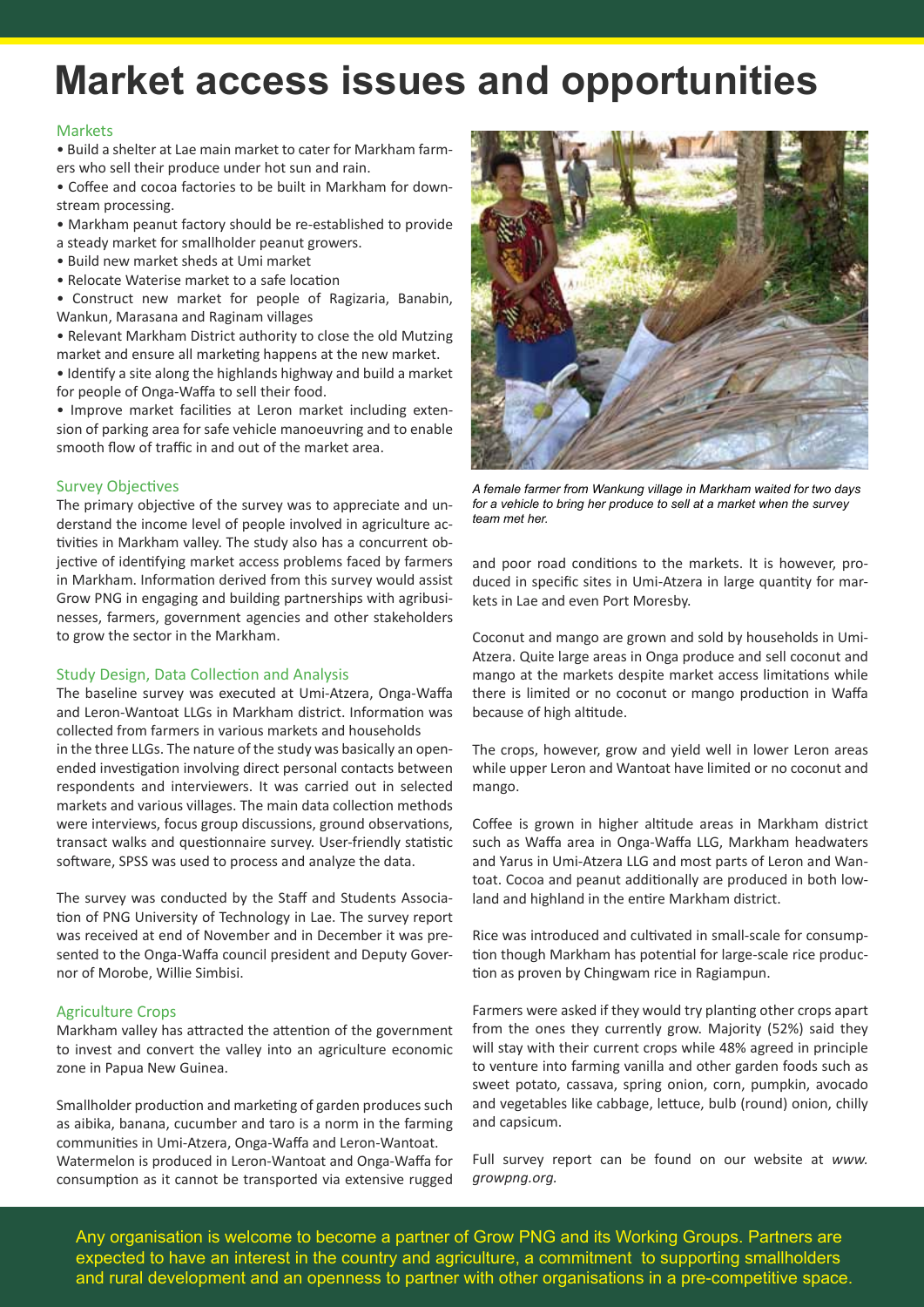## **FARMING**

## Simple and appropriate village technology



Kisa technology is a simple manual rice milling machine developed for rice farmers in Morobe and Madang provinces.

The technology is used by rural farmers in Markham, Kabwum, Bulolo in Morobe and Rai Coast in Madang.

The wooden rice mill was introduced by the European Union Farm Mechanisation project in 2016 and implemented by the National Agricultural Research Institute (NARI).

NARI's Senior Farm Mechanisation Technician Joe Someng said Kisar is a wooden-made technology adapted from Indonesia mainly to mill rice.

The absence of milling services prompted NARI to introduce the Kisar technology to address this challenge faced by rice farmers in rural areas.

Farmers can make their own Kisar with basic tools and resources such as the Teak tree, bush knife, axe, chisel and other basic tools. The advantage in using the Kisar is, there is no need for spare parts except the need to continue to carve grooves. Grooves are straight carved spaces between the top (male part) and bottom (female part) see diagram.

This process allows rice grains to pass through when milled. If looked after and stored well, like the common coconut scraper, it can last over 20 years at the most.

Type of wood used for coastal areas is mainly the Teak tree which is soft, easy to carve, lighter to transport and will not cause rice grains to break.

Hardwoods such as Kwila and Ton can be used to make Kisar, however the amount of pressure applied when milling rice has to be reduced to minimise rice grains breaking. Rice is milled by pouring unmilled rice grains into the top wooden part (female part-*refer to diagram)*, by slightly applying downward pressure and twisting the top part it in a clockwise and anti-clockwise manner. This process will remove the rice husk and push out the milled rice grain through the carved grooves.

The peanut sheller is another simple wooden technology that has gained

popularity among areas where peanut is prominently grown. The technology is helping peanut farmers reduce manual labour in removing peanut shells. The peanut sheller is a concept transferred from the Kisar rice mill and remodified for milling peanuts.



*Source: NARI*